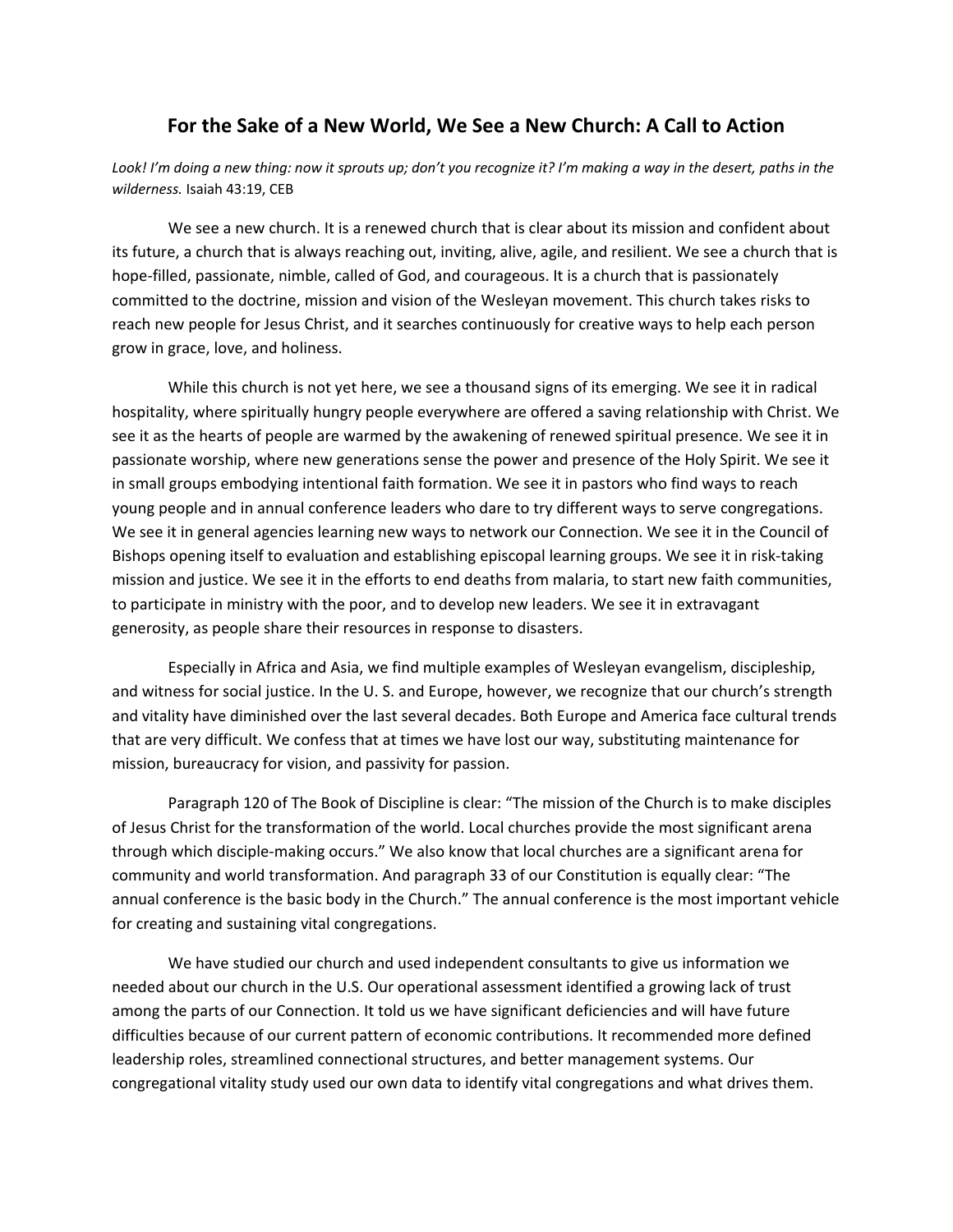The Council of Bishops and Connectional Table both endorsed this core challenge: **"To redirect the flow of attention, energy, and resources to an intense concentration on fostering and sustaining an increase in the number of vital congregations effective in making disciples of Jesus Christ for the transformation of the world."**

We can see a new church, and to get from here to there the Connectional Table and Council of Bishops urge the People of The United Methodist Church to make several strategic commitments:

- Engage in a return to our spiritual roots to reclaim the soul of our churches through intentional commitment to practice the means of grace.
- Give the highest priority to 10 years of energetic and sustained effort to increase and sustain the number of highly vital congregations.
- Invest in raising the standards of performance and results of leadership at all places in the UM Connection and employ key metrics as important contributing tools for cultivating continuous learning and improvement.
- Redirect our investments of talent, time and money in ways that demonstrate an emphatic emphasis on building blocks for vital congregations, including:
	- o At least \$5 million from the 2013–16 General Administration or World Service Funds for use in theological education in the Central Conferences.
	- o At least \$5 million from the 2013–16 General Administration or World Service Funds for use in developing lay leadership under 35 years old.
	- o Up to \$50 million from the 2013–16 General Administration or World Service Funds for use in recruiting and theologically training UM clergy under age 35 and for use in creating "new places for new people" across the UM mission field.
- Streamline and realign the governance and staff structures of program and administration agencies in order to increase focus on support of Annual Conferences in increasing and sustaining the number of vital congregations and provide for more integrated, efficient, nimble, and responsive operations.
- Reform the Council of Bishops

The most important changes will not result from legislative action but require different actions and patterns of leadership by bishops, clergy, and laity in their conferences. These changes must be grounded deeply in the spiritual disciplines of prayer and fasting. These changes have already begun, and the Call to Action is already starting to be employed in many congregations and conferences. Among the non-legislative actions that are required are the following:

The Council of Bishops reorder its work and internal processes to: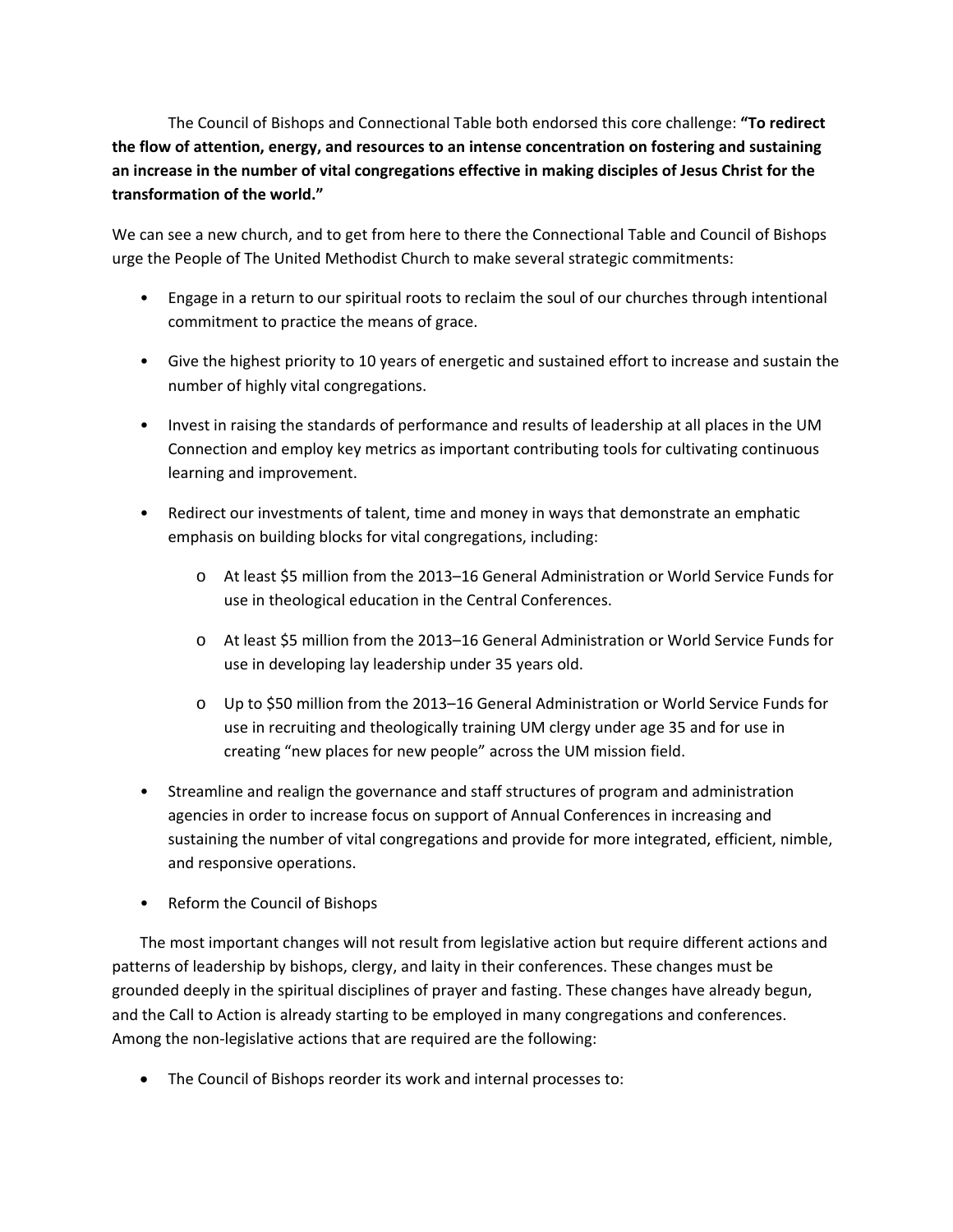- o Make the work of supporting resident bishops in fostering congregational vitality the central agenda for the Council.
- o Support Jurisdictional and Central Conference Committees on Episcopacy in adopting stronger and more transparent measures (metrics) and procedures for the accountability of bishops.
- o Work with appropriate general church offices, seminary leadership, and Boards of Ordained Ministry to strengthen support for our seminaries, addressing curriculum requirements and clarifying expectations.
- Annual Conferences strive to improve their recruitment and support of the most fruitful and effective young clergy.
- Bishops and Cabinets strengthen their clergy recruitment, formation and appointment processes to improve vitality.

But some steps require legislation at General Conference. Therefore, the Council of Bishops affirms and approves the direction recommended by the Connectional Table and the Interim Operations Team. We urge the General Conference to take the following actions:

- Give Annual Conferences freedom to organize their structures for greater fruitfulness.
- Permit the mid-quadrennium reallocation of money from the general church funds for a sum up to \$60 million for purposes related to the challenge of creating and sustaining an increase in the number of vital congregations.
- Provide for the Council of Bishops to elect a non-residential bishop as President of the Council to help reform the Council and focus its energies on the core challenges.
- Create a UMC Center for Connectional Mission & Ministry under one board of directors to combine the functions of the Connectional Table and nine general agencies: GBCS, GBGM, GBHEM, GBOD, GCAH, GCFA, GCORR, GCSRW, and UMCOM. They will be organized into offices of shared services (functions such as GCFA, UMCOM, and GCAH) and offices of congregational vitality, leadership excellence, missional engagement, and justice and reconciliation. This will help us align resources for greater effectiveness and efficiency.
- Move the functions of GCCUIC to an office of the Council of Bishops, clarifying what have been overlapping responsibilities and improving our ecumenical efforts.
- Set aside UMW and UMM as self-funding official UM membership-based organizations.
- Provide a support system for collecting consistent information for all annual conferences about their financial practices and recommend to resident bishops and others strategies for reducing costs and increasing effectiveness.